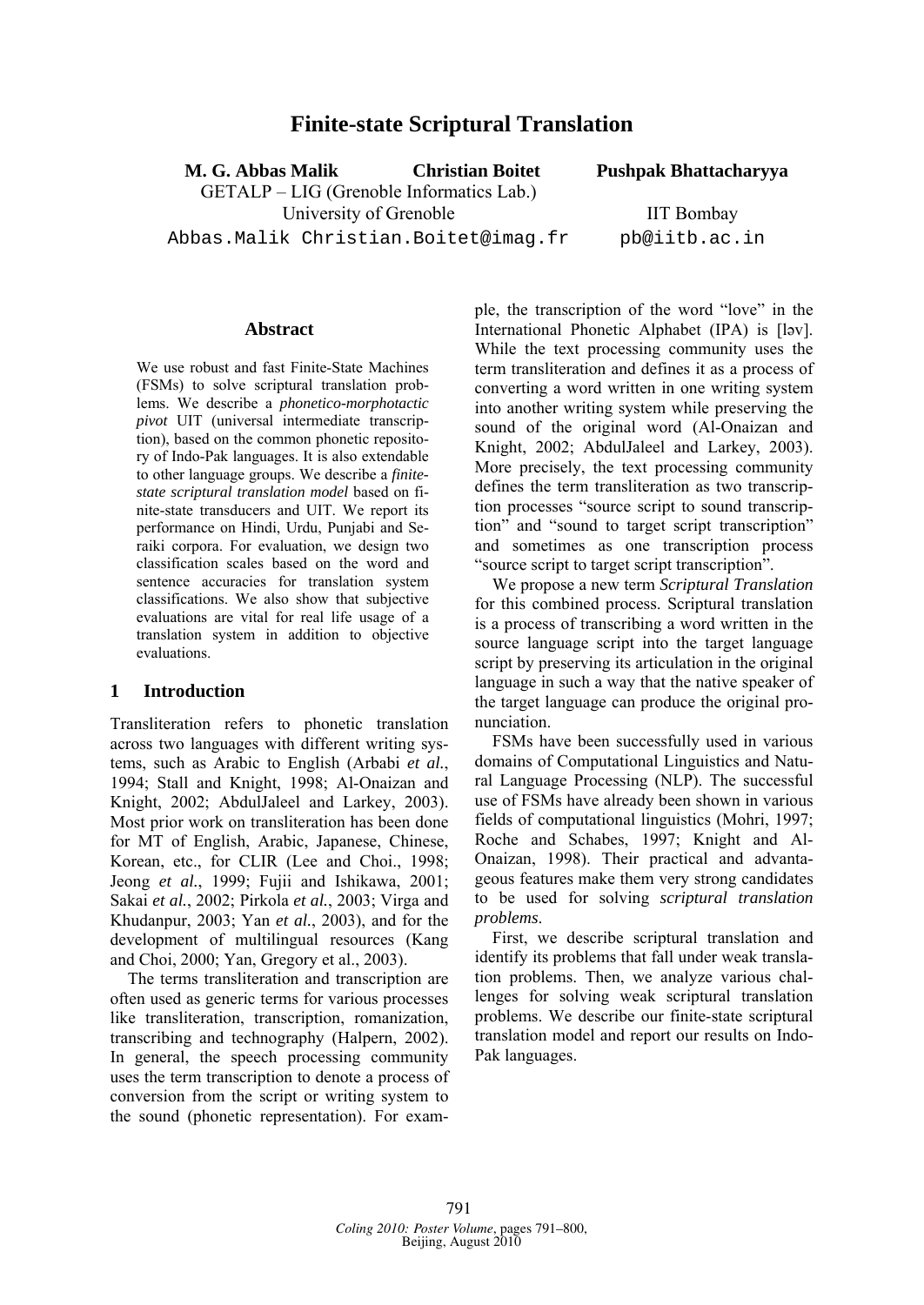## **2 Scriptural Translation – a weak translation problem**

A weak translation problem is a translation problem in which the number of possible valid translations, say *N*, is either very small, less than 5, or almost always 1.

*Scriptural Translation* is a sub-problem of general translation and almost always a *weak translation problem*. For example, French-IPA and Hindi-Urdu scriptural translation problems are weak translation problems due to their small number of valid translations. On the other hand, Japanese-English and French-Chinese scriptural translation problems are not weak.

Scriptural translation is not only vital for translation between different languages, but also becomes inevitable when the same language is written in two or more mutually incomprehensible scripts. For example, Punjabi is written in three different scripts: Shahmukhi (a derivation of the Perso-Arabic script), Gurmukhi and Devanagari. Kazakh and Kurdish are also written in three different scripts, Arabic, Latin and Cyrillic. Malay has two writing systems, Latin and Jawi (a derivation of the Arabic script), *etc.* Figure 1 shows an example of scriptural divide between Hindi and Urdu.

> دنیا کو امن کی ضرورت ہے۔ ट्रनिया को अमन की ज़रूरत है।

[donija ko əmən ki zərurət hæ.] The world needs peace.

Figure 1: Example of scriptural divide

Thus, solving the scriptural translation problem is vital to bridge the scriptural divide between the speakers of different languages as well as of the same language.

Punjabi, Sindhi, Seraiki and Kashmiri exist on both sides of the common border between India and Pakistan and all of them are written in two or more mutually incomprehensible scripts. The Hindi–Urdu pair exists both in India and Pakistan. We call all these languages the *Indo-Pak*  languages.

### **3 Challenges of Scriptural Translation**

In this section, we describe the main challenges of scriptural translation.

#### **3.1 Scriptural divide**

There exists a written communication gap between people who can understand each other verbally but cannot read each other. They are virtually divided and become *scriptural aliens*. Examples are the Hindi & Urdu communities, the Punjabi/Shahmukhi & Punjabi/Gurmukhi communities, *etc.* An example of scriptural divide is shown in Figure 1. Such a gap also appears when people want to read some foreign language or access a bilingual dictionary and are not familiar with the writing system. For example, Japanese–French or French–Urdu dictionaries are useless for French learners because of the scriptural divide. Table 1 gives some figures on how this scriptural divide affects a large population of the world.

| Sr.          | Language | <b>Number of Speakers</b> |
|--------------|----------|---------------------------|
|              | Hindi    | 853,000,000               |
| 2            | Urdu     | 164,290,000               |
| 3            | Punjabi  | 120,000,000               |
|              | Sindhi   | 21,382,120                |
| 5            | Seraiki  | 13,820,000                |
|              | Kashmir  | 5,640,940                 |
| <b>Total</b> |          | 1178,133,060              |

Table 1: Number of Speakers of Indo-Pak languages

### **3.2 Under-resourced languages**

Under-resourced and under-written features of the source or target language are the second big challenge for *scriptural translation*. The lack of standard writing practices or even the absence of a standard code page for a language makes transliteration or transcription very hard. The existence of various writing styles and systems for a language leads towards a large number of variants and it becomes difficult and complex to handle them.

In the case of Indo-Pak languages, Punjabi is the largest language of Pakistan (more than 70 million) and is more a spoken language than a written one. There existed only two magazines (one weekly and one monthly) in 1992 (Rahman, 1997). In the words of (Rahman, 2004), "… *there is little development in Punjabi, Pashto, Balochi and other languages*…". (Malik, 2005) reports the first effort towards establishing a standard code page for Punjabi-Shahmukhi and till date, a standard code page for Shahmukhi does not exist. Similar problems also exist for the Kashmiri and Seraiki languages.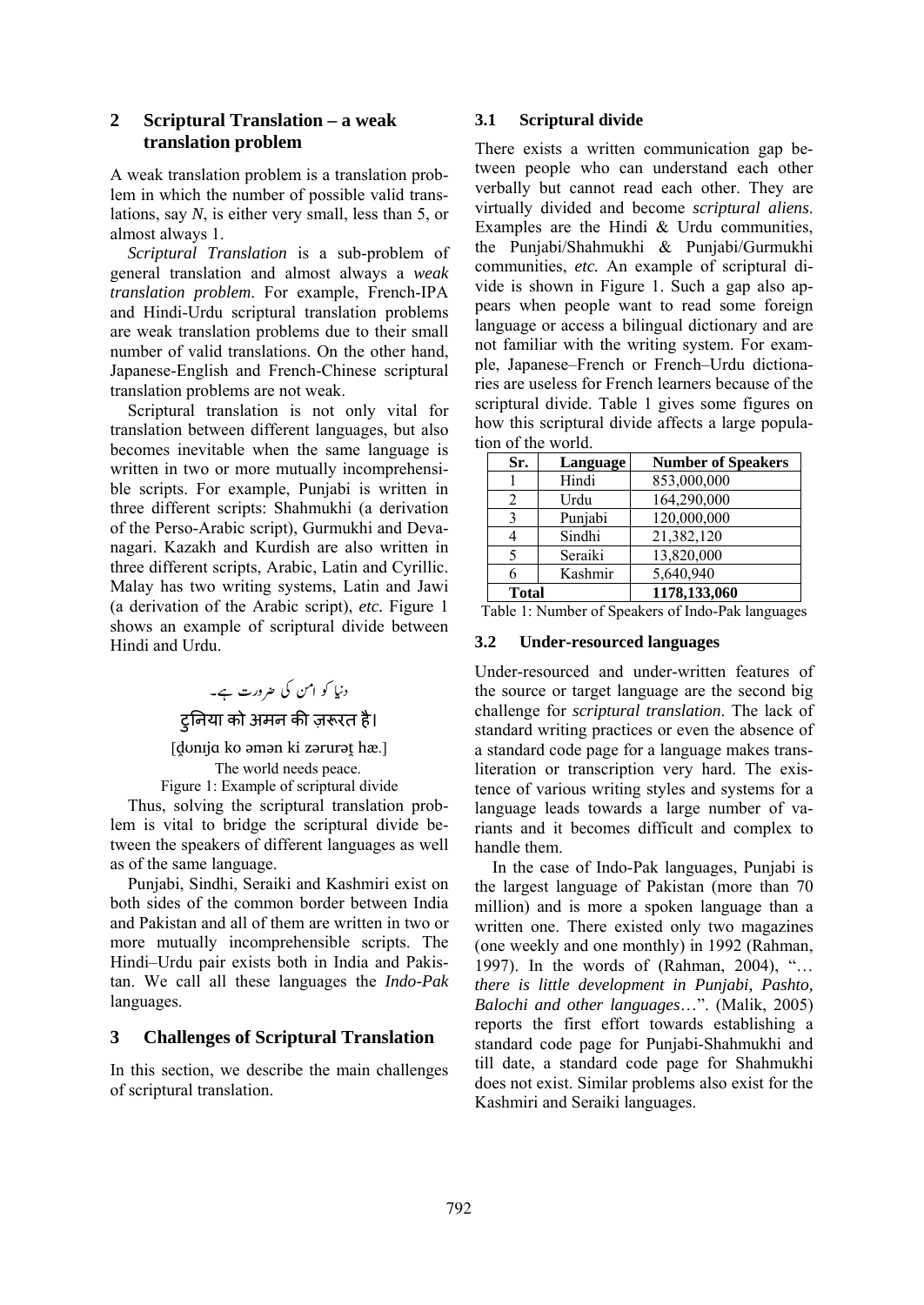### **3.3 Absence of necessary information**

There are cases where the necessary and indispensable information for scriptural translation are missing in the source text. For example, the first word دنيا] ḓʊnɪjɑ] (world) of the example sentence of Figure 1 misses crucial diacritical information, mandatory to perform Urdu to Hindi scriptural translation. Like in Arabic, diacritical marks are part of the Urdu writing system but are sparingly used in writings (Zia, 1999; Malik *et al.*, 2008; Malik *et al.*, 2009).

Figure 2(a) shows the example word without diacritical marks and its wrong Hindi conversion according to conversion rules (explained later). The Urdu community can understand the word in its context or without the context because people are tuned to understand the Urdu text or word without diacritical marks, but the Hindi conversion of Figure 2(a) is not at all acceptable or readable in the Hindi community.

Figure 2(b) shows the example word with diacritical marks and its correct Hindi conversion according to conversion rules. Similar problems also arise for the other Indo-Pak languages. Therefore, missing information in the source text makes the scriptural translation problem computationally complex and difficult.



Figure 2: Example of missing information

#### **3.4 Different spelling conventions**

Different spelling conventions exist across different scripts used for the same language or for different languages because users of a script are tuned to write certain words in a traditional way. For example, the words  $\div$  [je] (this) =  $\cup$  [j] +  $\circ$  [h] and وہ] vo] (that) =  $[v] + [v]$  +  $\alpha$ ] are used in Urdu and Punjabi/Shahmukhi. The character  $\cdot$  [h] produces the vowel sounds [e] and [o] in the example words respectively. On the other hand, the example words are written as  $\dot{\sigma}$  [je]  $\&$   $\dot{\sigma}$  [vo] and ਯੋ [je]  $\&$  ਵੋ [vo] in Devanagari and Gurmukhi, respectively. There exist a large number of such conventions between Punjabi/Shahmukhi– Punjabi Gurmukhi, Hindi–Urdu, *etc.*

Different spelling conventions are also driven by different religious influences on different communities. In the Indian sub-continent, Hindi is a part of the Hindu identity, while Urdu is a part of the Muslim identity<sup>1</sup> (Rahman, 1997; Rai, 2000). Hindi derives its vocabulary from Sanskrit, while Urdu borrows its literary and scientific vocabulary from Persian and Arabic. Hindi and Urdu not only borrow from Sanskrit and Persian/Arabic, but also adopt the original spellings of the borrowed word due the sacredness of the original language. These differences make scriptural translation across scripts, dialects or languages more challenging and complex.

#### **3.5 Transcriptional ambiguities**

Character level scriptural translation across different scripts is ambiguous. For example, the Sindhi word نسانِا] ɪɲsɑn] (human being) can be converted into Devanagari either as इंसान [ɪɲsɑn] or इसान<sup>\*</sup> [msan] (<sup>\*</sup> means wrong spellings). The transliteration process of the example word from Sindhi to Devanagari is shown in Figure 3(a). The transliteration of the third character from the left, Noon (i) [n], is ambiguous because in the middle of a word, Noon may represent a consonant [n] or the nasalization [ɲ] of a vowel.



Figure 3: Sindhi transliteration example

In the reverse direction, the Sindhi Devanagari word इंसान [ɪɲsɑn] can be converted into a set of possible transliterations [ألنثان , ألفصان, إنسان]. All these possible transliterations have the same pronunciation [Insan] but have different spellings in

<sup>&</sup>lt;sup>1</sup> The Hindi movement of the late 19th century played a central role in the ideologization of Hindi. The movement started in reaction to the British Act 29 of 1837 by which Persian was replaced by Hindustani/Urdu, written in Persian script, as the official vernacular of the courts of law in North India. It is the moment in history, when Hindi and Urdu started to emerge as Hindu and Muslim identities.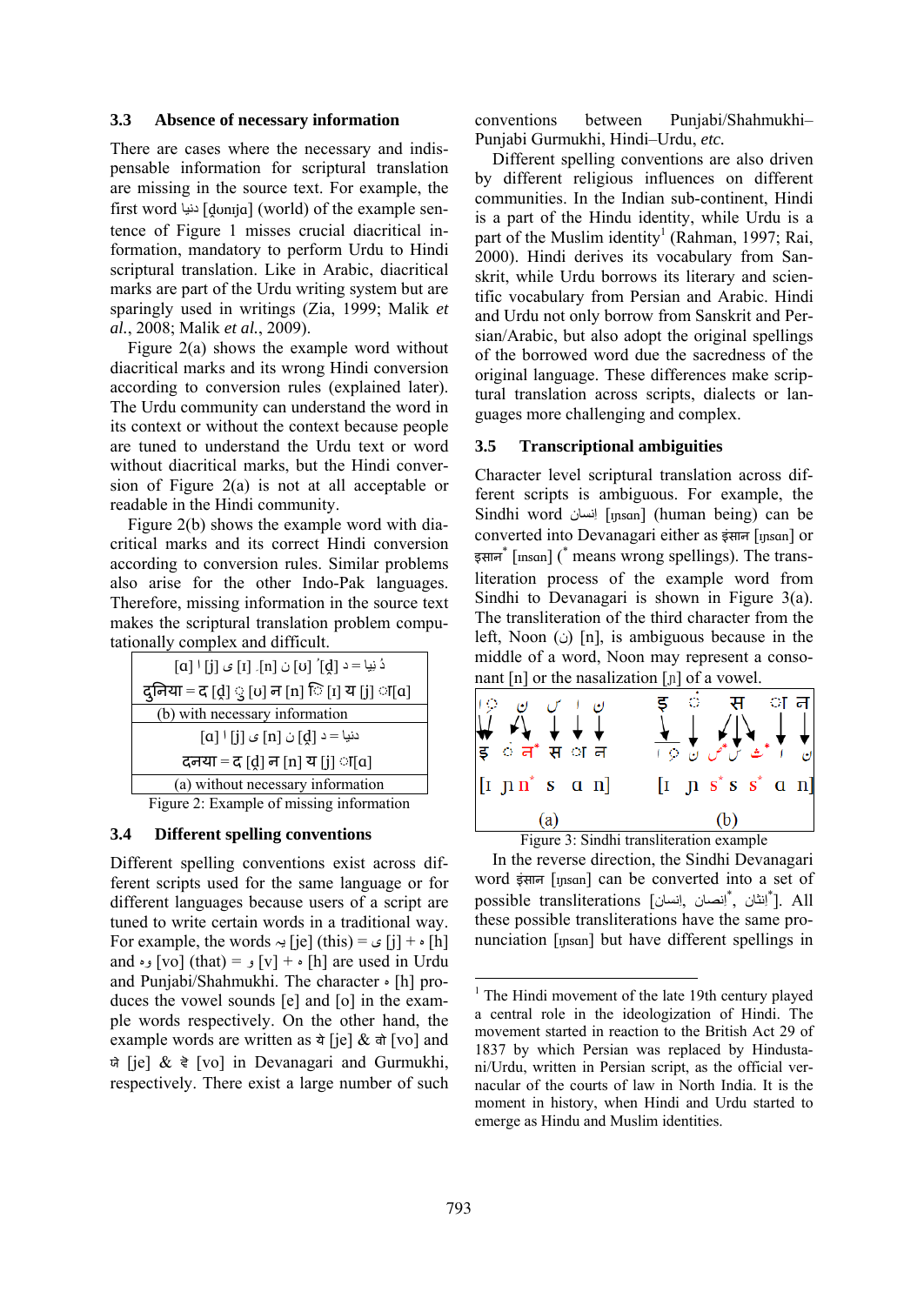the Perso-Arabic script, as shown in Figure 3(b). Similar kinds of ambiguities also arise for other pairs of scripts, dialects or languages. Thus these ambiguities increase the complexity and difficulty of *scriptural translation*.

### **3.6 Distinctive sound inventories**

Sound inventories across dialects or languages can be different. Consider the English–Japanese pair. Japanese make no distinction between the 'L' [l] and 'R' [r] sounds so that these two English sounds collapse onto the same Japanese sound (Knight and Al-Onaizan, 1998).

For Indo-Pak languages, Punjabi/Gurmukhi (a dialect of Punjabi spoken in India) possesses two additional sounds than Punjabi/Shahmukhi (a dialect of Punjabi spoken in Pakistan). Similarly, Hindi, Punjabi, Sindhi and Seraiki have the retroflex form [ɳ], but Urdu and Kashmiri do not. Marathi has 14 vowels in contrast to Hindi's 11 vowels, shown in Table 2.

|  |  | Hindi Vowels |  |  |  |  |
|--|--|--------------|--|--|--|--|
|  |  |              |  |  |  |  |

|  |             | अ [ə] आ [a] इ [ɪ] ई [i] उ [ʊ] ऊ [u] ऋ [r̪] ए [e] ऐ [æ] |  |  |  |  |  |
|--|-------------|--------------------------------------------------------|--|--|--|--|--|
|  | ओ [o] औ [ɔ] |                                                        |  |  |  |  |  |

Marathi Vowels

अ [ə] आ [a] इ [ɪ] ई [i] उ [ʊ] ऊ [u] ऋ [r̪] ए [e] ऐ [æ]

ओ [o] औ [ɔ] अं [əŋ] अः [əh] ऌ [l]

Table 2: Hindi and Marathi vowel comparison

Scriptural translation approximates the pronunciation of the source language or dialect in the target due to different sound inventories. Thus a distinctive sound inventory across scripts, dialects or languages increases ambiguities and adds to the complexity of the *scriptural translation* problem.

### **4 Universal Intermediate Transcription**

UIT (Universal Intermediate Transcription) is a multipurpose pivot. In the current study, it is used as a *phonetico-morphotactic* pivot for the *surface morphotactic translation* or scriptural translation.

Although we have not used IPA as encoding scheme, we have used the IPA coding associated with each character as the encoding principle for our ASCII encoding scheme. We selected the printable ASCII characters to base the UIT encoding scheme because it is universally portable to all computer systems and operating systems without any problem (Boitet and Tchéou, 1990; Hieronymus, 1993; Wells, 1995). UIT is a deterministic and unambiguous scheme of transcription for Indo-Pak languages in ASCII range 32–126, since a text in this rage is portable across computers and operating systems (Hieronymus, 1993; Wells, 1995).

Speech Assessment Methods Phonetic Alphabet  $(SAMPA)^2$  is a widely accepted scheme for encoding IPA into ASCII. The purpose of SAM-PA was to form the basis of an international standard machine-readable phonetic alphabet for the purpose of international collaboration in speech research (Wells, 1995). The UIT encoding of Indo-Pak languages is developed as an extension of the SAMPA and X-SAMPA that covers all symbols on the IPA chart (Wells, 1995).

### **4.1 UIT encodings**

All characters of the Indo-Pak languages are subdivided into three categories, consonants, vowels and other symbols (punctuations and digits).

Consonants are further divided into aspirated consonants and non-aspirated consonants. For aspiration, in phonetic transcription a simple 'h' following the base consonant symbol is considered adequate (Wells, 1995). In the Indo-Pak languages, we have two characters with IPA [h]. Thus to distinguish between the 'h' consonants and the aspiration, we use *underscore* ' to mark the aspirate and we encode an aspiration as '\_h'. For example, the aspirated consonants  $\phi$  $[\mathbf{t}^h]$ ,  $\neq [\mathbf{p}^h]$  and  $\mathcal{L}_{\mathbf{r}}[\mathbf{f}^h]$  of the Indo-Pak languages are encoded as 't' h', 'p h' and 't S h' respectively. Similarly for the dental consonants, we use the '\_d' marker. For example, the characters  $\lceil \cdot | \cdot | \cdot | \rceil$  and  $\lceil \cdot | \cdot | \cdot | \rceil$  are encoded as 'd d' and 't d' in UIT. Table 3 shows the UIT encodings of Hindi and Urdu aspirated consonants.

| Hindi | Urdu                                              | <b>UIT</b> | Hindi | Urdu                                   | <b>UIT</b> |  |  |
|-------|---------------------------------------------------|------------|-------|----------------------------------------|------------|--|--|
| भ     | $\mathscr{L}$ [b <sup>h</sup> ]                   | $b_h$      | है    | $\mathscr{P}[\mathbf{r}^{\mathrm{h}}]$ | $r_h$      |  |  |
| फ     | $\mathscr{A}$ $[p^h]$                             | $p_h$      | ढ़    | $\mathscr{L}$ $[r^h]$                  | $r$ h      |  |  |
| थ     | $\mathscr{I}[\mathfrak{k}^{\mathrm{h}}]$          | t_d_h      | ख     | $\mathscr{I}[k^h]$                     | $k_h$      |  |  |
| ਠ     | $\mathscr{L}[\mathsf{t}^{\mathrm{h}}]$            | t h        | घ     | $\mathscr{I}[\mathbf{g}^\text{h}]$     | $g_h$      |  |  |
| झ     | $\mathscr{L}[\mathsf{d}^\mathrm{h}]$              | d Z h      | ल्ह   | $\mathcal{A}[1^h]$                     | 1 h        |  |  |
| छ     | $\mathcal{A}_{\mathbf{r}}[\mathbf{t}]^{\text{h}}$ | t S h      | म्ह   | $\mathscr{L}[\mathfrak{m}^{\text{h}}]$ | $m_h$      |  |  |

 2 http://www.phon.ucl.ac.uk/home/sampa/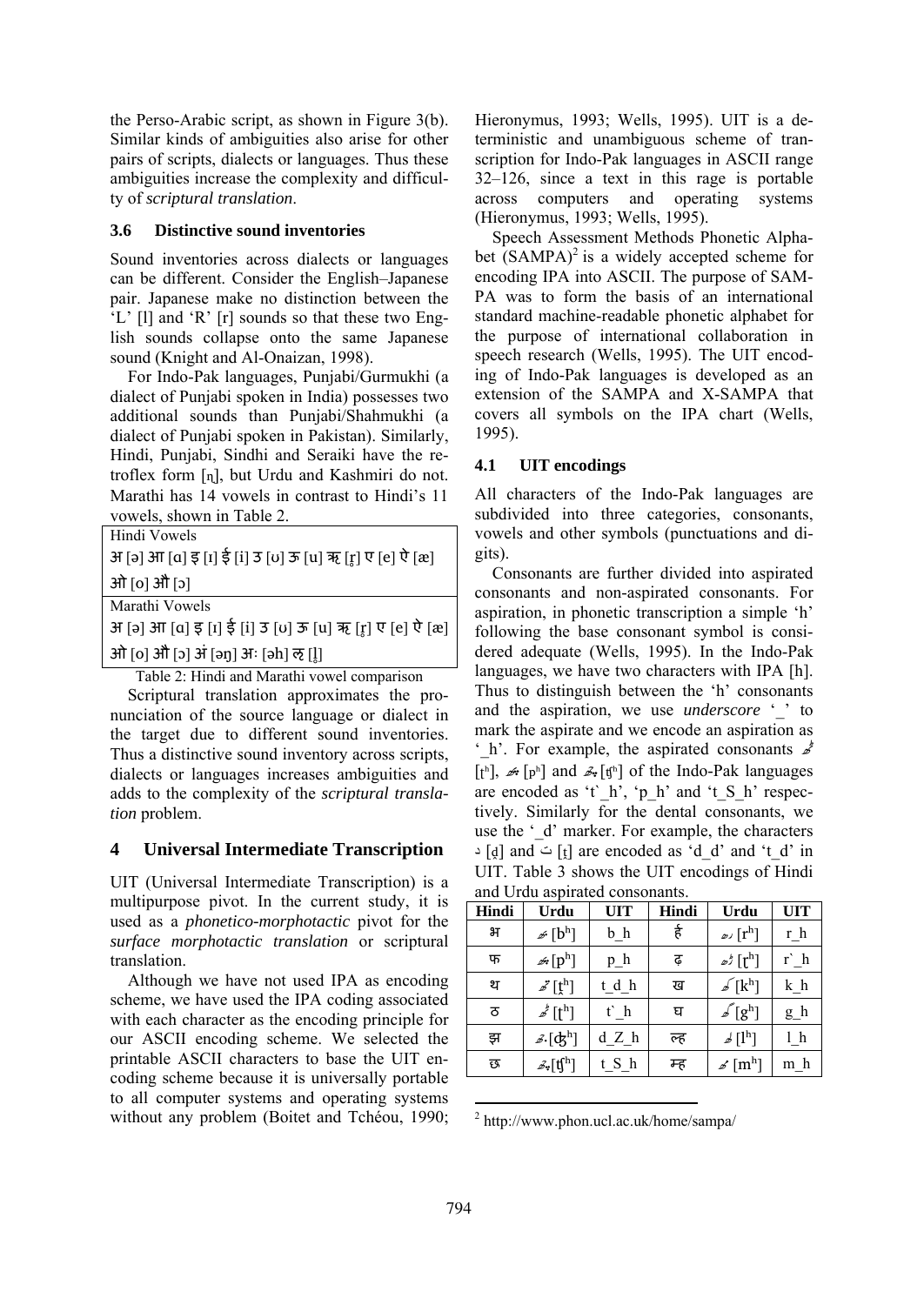| eт | $\mathcal{L}$ $[\mathbf{d}^{\text{h}}]$ d_d_h | न्ह | $\vec{p}$ [n <sup>h</sup> ] n <sup>h</sup> |  |
|----|-----------------------------------------------|-----|--------------------------------------------|--|
| ሬ  | رام $\lbrack \mathrm{d}^{\mathrm{h}}\rbrack$  |     |                                            |  |

Table 3: UIT encodings of Urdu aspirated consonants

Similarly, we can encode all characters of Indo-Pak languages. Table 4 gives UIT encodings of Hindi and Urdu non-aspirated consonants. We cannot give all encoding tables here due to shortage of space.

| Hindi | Urdu              | <b>UIT</b>   | Hindi        | Urdu                                   | UIT              |
|-------|-------------------|--------------|--------------|----------------------------------------|------------------|
| ब     | [b] ب             | b            | स            | [s] ص                                  | s2               |
| प     | [p] پ             | p            | ज़           | [z] ض                                  | z2               |
| त     | [t] ت             | $t_d$        | त            | $\mathbf{r} \left[ \mathbf{r} \right]$ | t d1             |
| ट     | [t] ٹ             | $t^{\prime}$ | ज़           | [z] ظ                                  | z3               |
| स     | s] ث              | s1           |              | [?] ع                                  | $\overline{?}$   |
| ज     | <u>و</u> [ʤ]      | d Z          | ग़           | [y] غ                                  | $\mathbf X$      |
| च     | <u>ङ</u> [t͡ʃ]    | $t_S$        | फ़           | [f] ف                                  | $\mathbf f$      |
| ह     | [h] ح             | h1           | क़           | [q] ق                                  | $\boldsymbol{q}$ |
| ख़    | [x] خ             | $\mathbf X$  | क            | [k] ک                                  | k                |
| द     | $\Delta$ [q]      | $d_d$        | ग            | [g] گ                                  | g                |
| ਤੁ    | $\frac{1}{2}$ [d] | d            | ल            | [1] ل                                  | $\mathbf{1}$     |
| ज़    | [z] ذ             | z1           | म            | [m] م                                  | m                |
| ₹     | [r] ر             | $\mathbf r$  | न            | [n] ن                                  | n                |
| 3     | ់[ɲ]              | r'           | ਰ            | [v] و                                  | $\mathbf V$      |
| ज़    | [z] ز             | Z            | ह            | h] ہ                                   | $\,h$            |
| ज़    | [3] ژ             | Z            | य            | [j] ی                                  | $\dot{\text{j}}$ |
| स     | [s] س             | S            | त            | [t] <sup>ة</sup>                       | $t_d2$           |
| श     | [∫] ش             | S            | ण            | - [ทุ]                                 | $\mathbf{n}$     |
| ष     | [∫] ش             | S1           | $\dot{\phi}$ | [ŋ] ں                                  | $\sim$           |

Table 4: UIT encodings of Urdu non-aspirated consonants

## **5 Finite-state Scriptural Translation Model**

Figure 4 shows the system architecture of our finite-state scriptural translation system.

Text Tokenizer receives and converts the input source language text into constituent words or tokens. This list of the source language tokens is then passed to the UIT Encoder that encodes these tokens into a list of UIT tokens using the source language to UIT conversion transducer from the repertoire of *Finite-State Transducers*. These UIT tokens are given to the UIT Decoder that decodes them into target language

tokens using the UIT to target language conversion transducer from the repertoire of Transducers. Finally, Text Generator generates the target language text from the translated target language tokens.



Figure 4: System Architecture of fintie-state scriptural translation

## **5.1 Finite-state Transducers**

Both conversions of the source language text into the UIT encoded text and from the UIT encoded text into the target language text are regular relations on strings. Moreover, regular relations are closed under serial composition and a finite set of conversion relations when applied to each other's output in a specific order, also defines a regular expression (Kaplan and Kay, 1994). Thus we model the conversions from the source language to UIT and from UIT to the target language as finite-state transducers. These translational transducers can be deterministic and nondeterministic.

**Character Mappings**: Table 5 shows regular relations for converting Hindi and Urdu aspirated consonants into UIT.

| <b>IPA</b>                | <b>Hindi to UIT</b>   | Urdu to UIT                     |
|---------------------------|-----------------------|---------------------------------|
| h <sup>h</sup>            | $H \rightarrow b$ h   | $\mathscr{B} \to b$ h           |
| p <sup>h</sup>            | দ $\rightarrow$ p h   | $\mathscr{L} \to p$ h           |
| $\mathbf{t}^{\mathrm{h}}$ | থ → t d h             | $\vec{z} \rightarrow t$ d h     |
| ${\sf t}^{\rm h}$         | δ→t`h                 | $\mathbb{Z} \to \mathfrak{t}$ h |
| ф <sup>һ</sup>            | झ $\rightarrow$ d Z h | $\mathcal{A} \rightarrow d Z h$ |
| ff <sup>h</sup>           | ন্ত → t S h           | $\mathcal{L} \to t S$ h         |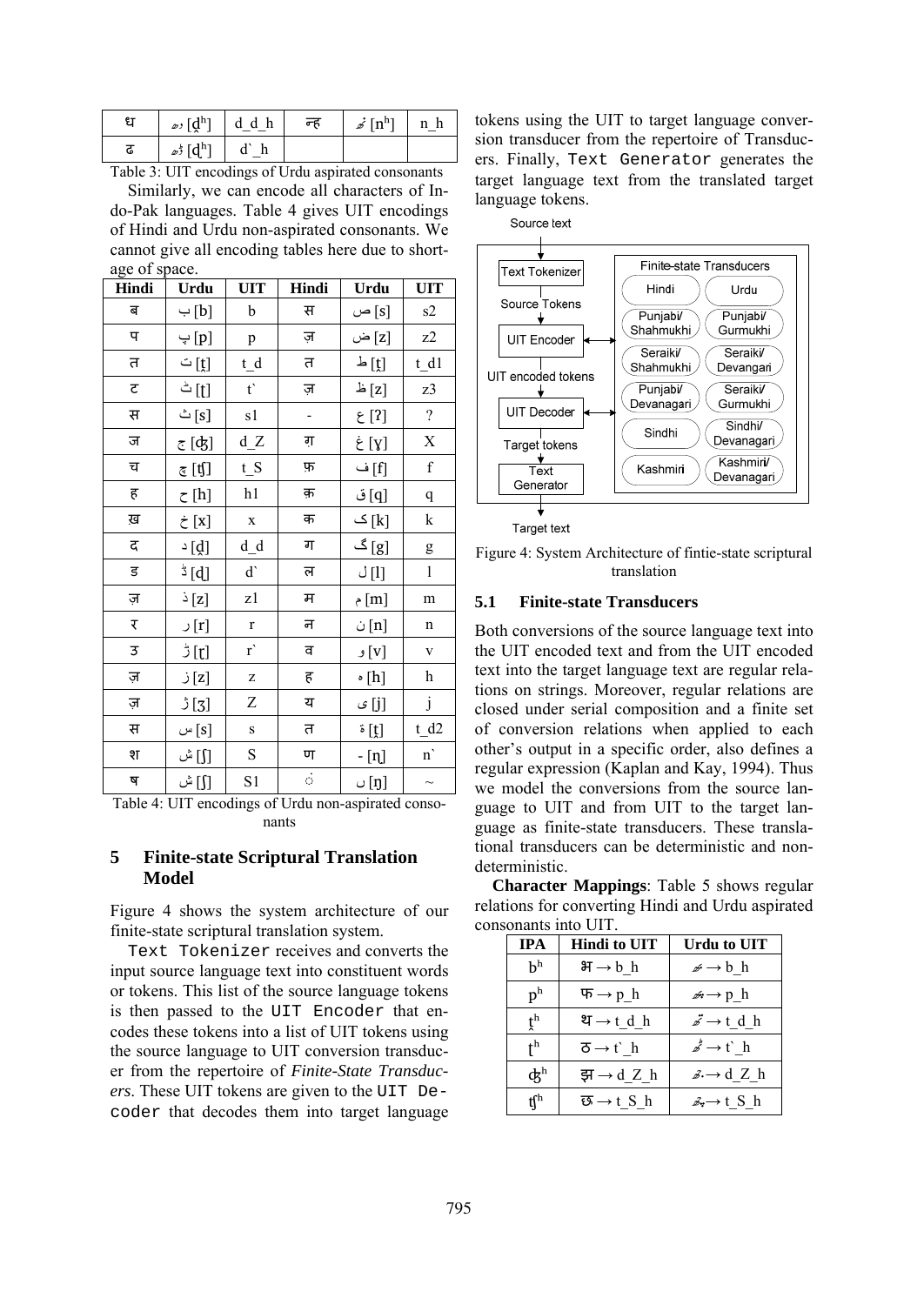| $\mathbf{d}^{\mathrm{h}}$ | ध $\rightarrow$ d_d_h                    | $\omega$ , $\rightarrow$ d_d_h   |
|---------------------------|------------------------------------------|----------------------------------|
| $\mathbf{d}^{\mathrm{h}}$ | $\overline{G} \rightarrow d^{\dagger} h$ | $\mathscr{B} \to \mathsf{d}$ h   |
| r <sup>h</sup>            | $\frac{1}{6} \rightarrow r_h$            | $\omega \rightarrow r_h$         |
| r <sup>h</sup>            | $\overline{\phi} \rightarrow r$ ` h      | $\mathscr{A} \to \mathscr{r}$ h  |
| k <sup>h</sup>            | ख $\rightarrow$ k h                      | $\mathscr{p} \to k$ h            |
| $g^h$                     | घ $\rightarrow$ g_h                      | $\mathscr{L} \to g_h$            |
| 1 <sup>h</sup>            | ल्ह $\rightarrow$ 1 h                    | $\mathcal{A} \rightarrow l \; h$ |
| m <sup>h</sup>            | म्ह $\rightarrow$ m h                    | $\mathscr{B} \to m$ h            |
| n <sup>h</sup>            | न्ह $\rightarrow$ n h                    | $\vec{z} \rightarrow n$ h        |

Table 5: Regular rules for aspirated consonants of Hindi and Urdu

By interchanging the UIT encodings before the arrow sign and the respective characters of Hindi and Urdu after the arrow, we can construct regular conversion relations from UIT to Hindi and Urdu. We have used XFST (Xerox finitestate engine) to build finite-state transducers. Table 6 shows a sample XFST code.

**Contextual Mappings**: A contextual mapping is a contextual rule that determines a desired output when a character appears in a certain context. The third command of Table 6 models another contextual mapping saying that  $\Im \epsilon$  is translated by  $\prime$  h' when it is preceded by any of the characters र, ल, म, and न. The second last rule of Table 6 models the contextual mapping rule that 'A1' is translated into '•' when it is at the end of a word and preceded by a consonant.

```
clear stack 
set char-encoding UTF-8 
read regex [ि -> I];
read regex [ख -> [k "_" h], घ -> [g 
   " " h], छ -> [t " " S " " h], झ -
  > [d "_" Z "_" h], ठ -> [t "`" "_" 
  h], ढ -> [d "`" "_" h], थ -> [t 
   "_" d "_" h], ध -> [d "_" d "_" 
  h], \Psi \rightarrow [p "''n], \mathcal{H} \rightarrow [b "''']h], \overline{\phi} -> [r "`" "__" h], स -> s, त
  \rightarrow [t " " d], \bar{x} \rightarrow r, ल -> 1, म ->
  m, \bar{p} \rightarrow n, \bar{q} \rightarrow v, \bar{p} \rightarrow h ;
read regex [[\circ \xi] -> ["_" h] || [\tau |
ल | H | न| - |;
compose net
```
Table 6: Sample XFST code

Vowel representations in Urdu, Punjabi/Shahmukhi, Sindhi, Seraiki/Shahmukhi and Kashmiri are highly context-sensitive (Malik *et al.*, 2010).

### **6 Experiments and Results**

A sample run of our finite-state scriptural translation system on the Hindi to Urdu example sentence of Figure 1 is shown in Table 7.

| <b>Text</b>      | <b>UIT</b>     | <b>UIT</b> Decoder |                                                                         |  |  |
|------------------|----------------|--------------------|-------------------------------------------------------------------------|--|--|
| <b>Tokenizer</b> | <b>Encoder</b> | Unique             | Ambiguous                                                               |  |  |
|                  |                | output             | outputs                                                                 |  |  |
| दुनिया           | dUnIjA1        | دُنِيا             | [ دُنِيہ ¸ دُنِيا ]                                                     |  |  |
| को               | ko             | کو                 | [قو,كو]                                                                 |  |  |
| अमन              | $@$ mn         | امن                | [ امن <u>]</u>                                                          |  |  |
| की               | ki             | کی                 | $\left[\right.$ $\epsilon$ قى $\epsilon$ , $\epsilon$ ى $\left.\right]$ |  |  |
| जरूरत            | zrurt d        | زرُوت              | زرُرت                                                                   |  |  |
|                  |                |                    | ضرُورت<br>$\overline{ }$                                                |  |  |
|                  |                |                    | ذرُورت<br>$\overline{ }$                                                |  |  |
|                  |                |                    | ظرُورت<br>,                                                             |  |  |
|                  |                |                    | , ژرُورت                                                                |  |  |
|                  |                |                    | $\ldots$ ]                                                              |  |  |
|                  |                |                    | $[\Rightarrow, \neq]$                                                   |  |  |
| है               | hŚ             |                    |                                                                         |  |  |

Table 7: Sample run of finite-state scriptural translation model on Hindi to Urdu example

Text Generator converts the unique output of the UIT Decoder into an Urdu sentence with one error in the fifth word (highlighted), shown in Figure 5.

ì ]gzEgi ÌÐ áðZ â§ 63ÕG [ 3Ee

Figure 5: Unique output of the sample run by deterministic FSTs

On the other hand, from the ambiguous output of the UIT Decoder, we can generate 240 output sentences, but only one is the correct scriptural translation of the source Hindi sentence in Urdu. The correct sentence is shown in Figure 6. The sole difference between the output of the deterministic FST and the correct scriptural translation is highlighted in both sentences shown in Figure 5 and 6.  $\mathbf{r}$ 

ì ]gzEu [ ¢ ÌÐ áðZ â§ 63ÕG [ 3Ee

Figure 6: Correct scriptural translation of the example

### **6.1 Test Data**

Table 8 shows test sets for the evaluation of our finite-state scriptural translation system.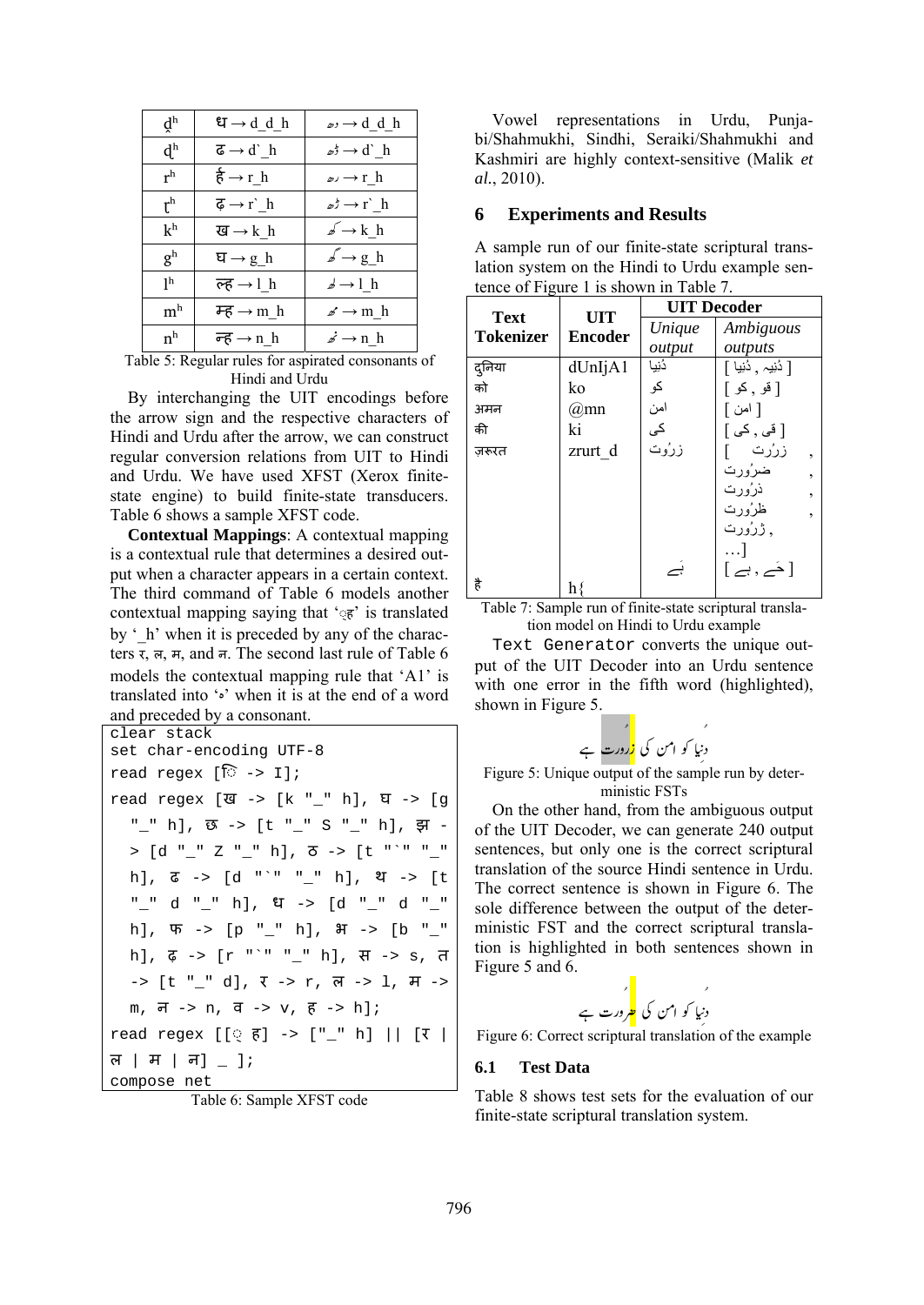| Data<br>set | Language pair                            | No. of<br>words | No. of<br>sentences | <b>Source</b>        |
|-------------|------------------------------------------|-----------------|---------------------|----------------------|
| HU          | Hindi-Urdu                               | 52,753          |                     | Platts<br>dictionary |
| HU<br>2     | Hindi-Urdu                               | 4,281           | 200                 | Hindi<br>corpus      |
| HU<br>3     | Hindi-Urdu                               | 4,632           | 226                 | Urdu<br>corpus       |
| PU          | Punjabi/Shahmukhi-<br>Punjabi/Gurmukhi   | 5,069           | 500                 | Classical<br>poetry  |
| <b>SE</b>   | Seraiki/Shahmukhi-<br>Seraiki/Devanagari | 2,087           | 509                 | Seraiki<br>poetry    |

Table 8: Test Sets of Hindi, Urdu, Punjabi and Seraiki

HU 1 is a word list obtained from the Platts dictionary<sup>3</sup> (Platts, 1884).

#### **6.2 Results**

For Hindi to Urdu scriptural translation, we have applied the finite-state model to all Hindi inputs of HU Test sets 1, 2 and 3. In general, it gives us an Urdu output with the necessary diacritical marks. To evaluate the performance of Hindi to Urdu scriptural translation of our finite-state system against the Urdu without diacritics, we have created a second Urdu output by removing all diacritical marks from the default Urdu output of the finite-state system. We have calculated the *Word Accuracy Rate* (WAR) and *Sentence Accuracy Rate* (SAR) for the default and the processed Urdu outputs by comparing them with the Urdu references with and without diacritics respectively. To compute WAR and SAR, we have used the SCLITE utility from the Speech Recognition Scoring Toolkit (SCTK)<sup>4</sup> of NIST. The results of Hindi to Urdu scriptural translation are given in Table 24.

|                   | Default output |                 | <b>Processed output</b> |                 |  |
|-------------------|----------------|-----------------|-------------------------|-----------------|--|
| <b>Test Set</b>   | Word           | <b>Sentence</b> | <b>Word</b>             | <b>Sentence</b> |  |
|                   | Level          | Level           | Level                   | Level           |  |
| HU <sub>1</sub>   | 32.5%          |                 | 78.9%                   |                 |  |
| $HU$ <sub>2</sub> | 90.8%          | 26.5%           | 91.0%                   | 27%             |  |
| $\overline{HU}$ 3 | $81.2\%$       | 8.8%            | 82.8%                   | 9.7%            |  |

Table 9:Hindi to Urdu scriptural translation restuls

The finite-state scriptural translation system for Hindi to Urdu produces an Urdu output with diacritics. However, we know that the Urdu community is used to see the Urdu text without diacritics. Thus, we removed all diacritical marks from the Urdu output text that is more acceptable to the Urdu community. By this post-processing,

we gain more than 40% accuracy in case of HU Test Set 1. We also gain in accuracy for the other test sets.

For the classification of our scriptural translation systems, we have devised two scales. One corresponds to the word accuracy rate and the other corresponds to the sentence level accuracy. They are shown in Figure 7 and 8.



Figure 8: Classification scale based on the sentence accucary rate for scriptural translation

According to the scale of Figure 7 and 8, the Hindi to Urdu scriptural translation system is classified as 'Good' and 'Good Enough', respectively.

The subjective evaluations like usability, effectiveness and adequacy depend on several factors. A user with a good knowledge of Hindi and Urdu languages would rate our Hindi to Urdu system quite high and would also rate the Urdu output very usable. Another user who wants to read a Hindi text, but does not know Hindi, would also rate this system and the Urdu output quite high and very usable respectively, because it serves its purpose.

On the other hand, a user who wants to publish a Hindi book in Urdu, would rate this system not very good. This is because he has to localize the Hindi vocabulary of Sanskrit origin as the acceptance of the Hindi vocabulary in the Urdu

<sup>&</sup>lt;sup>3</sup> Shared by University of Chicago for research purposes.

<sup>&</sup>lt;sup>4</sup> http://www.itl.nist.gov/iad/mig//tools/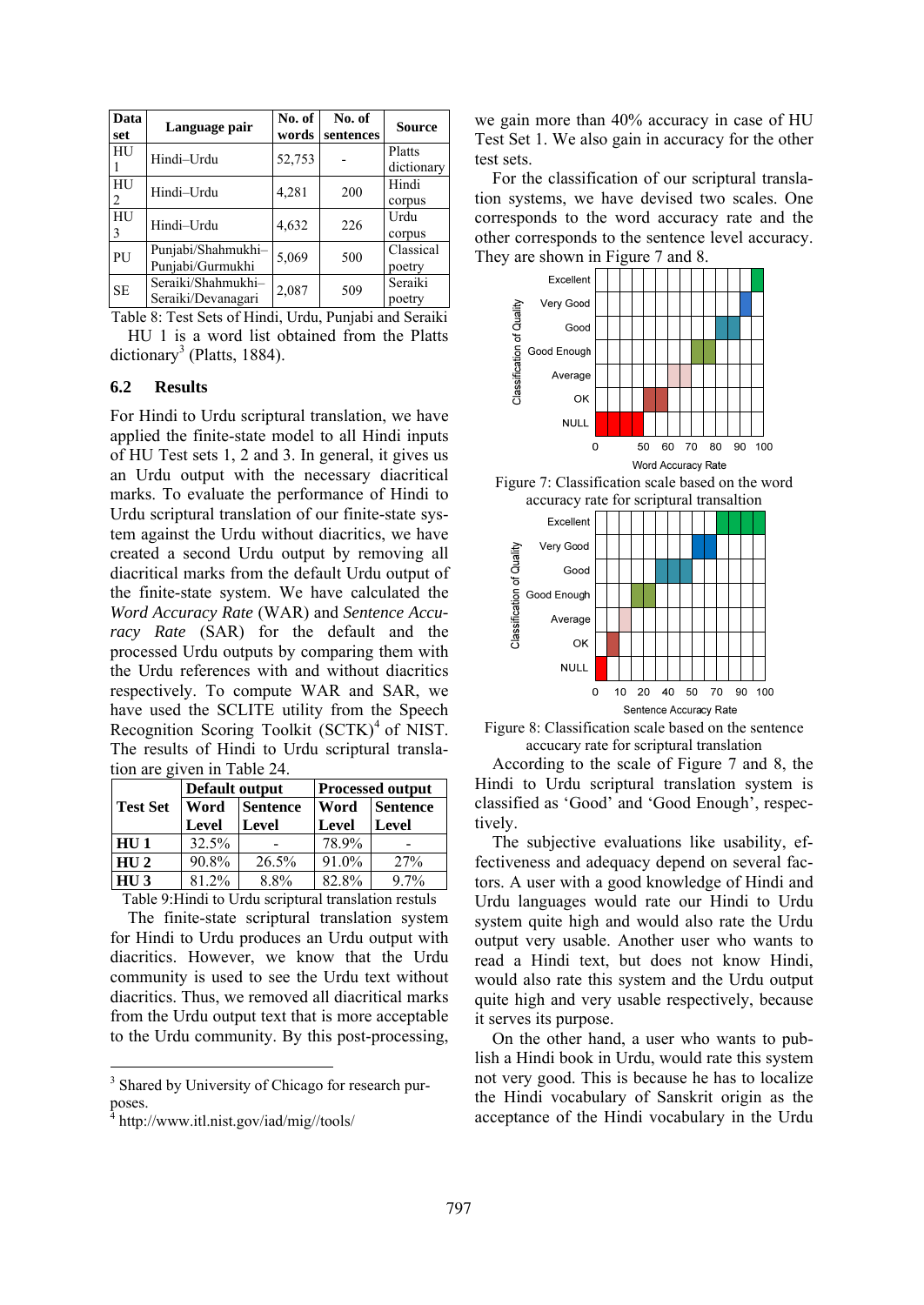community, target of his published book, is very low. Thus the subjective evaluation depends on various factors and it is not easy to compute such measures for the evaluation of a scriptural translation system, but they are vital in real life.

For Urdu to Hindi scriptural translation, we have two inputs for each HU Test Set. One input contains all diacritical marks and the other does not contain any. On Hindi side, we have a single Hindi reference with which we will compare both Hindi outputs. We already know that it will give us less accuracy rates for the Urdu input without diacritical marks that are mandatory for correct Urdu to Hindi scriptural translation. The results for Urdu to Hindi scriptural translation are given in Table 10.

|                 | With diacritics |                      | <b>Without diacritics</b> |                      |  |
|-----------------|-----------------|----------------------|---------------------------|----------------------|--|
| <b>Test Set</b> |                 | <b>Word Sentence</b> |                           | <b>Word Sentence</b> |  |
|                 | Level           | Level                | Level                     | Level                |  |
| HU <sub>1</sub> | 68.0%           |                      | 31.2%                     |                      |  |
| HU2             | 83.9%           | 10%                  | $53.0\%$                  | $1\%$                |  |
| HI13            | 98.4%           | 73.9%                | 58.9%                     | $0.4\%$              |  |

Table 10: Urdu to Hindi scriptural translation results

For the Urdu input with diacritics, the accuracy of the Urdu to Hindi finite-state scriptural translation system is 83.9% at word level for HU Test Set 2 and it is classified as 'GOOD' the classification scale of Figure 7. On the other hand, it shows a sentence-level accuracy of 10% for the same test set and is classified as 'AVER-AGE' by the classification scale of Figure 8.

For the Urdu input without diacritics, the Urdu to Hindi scriptural translation system is classified as 'OK' by the scale of Figure 7 for HU Test set 2 and 3. It is classifies as 'NULL' for HU Test Set 1. According to the scale of Figure 8, it is classified as 'NULL' for all three test sets.

For Punjabi scriptural translation, we also developed two types of output default and processed for Gurmukhi to Shahmukhi translation. In the reverse direction, it has two types of inputs, one with diacritics and the other without diacritics. Table 11 and 12 shows results of Punjabi scriptural translation.

|    | Default output |                                   | <b>Processed output</b> |                 |
|----|----------------|-----------------------------------|-------------------------|-----------------|
|    |                | <b>Test Set   Word   Sentence</b> |                         | Word   Sentence |
|    | Level          | Level                             | Level                   | Level           |
| PU | 84.2%          | 27.8%                             | $85.2\%$                | 29.9%           |

Table 11: Gurmukhi to Shahmukhi scriptural translation results

|                                            | <b>With diacritics</b> |                            | <b>Without diacritics</b> |               |
|--------------------------------------------|------------------------|----------------------------|---------------------------|---------------|
|                                            |                        | Test Set   Word   Sentence |                           | Word Sentence |
|                                            | Level Level            |                            | Level Level               |               |
| <b>PU</b>                                  | 98.8%                  | 90.3%                      | $67.3\%$                  | 64%           |
| Table 12: Shahmukhi to Gurmukhi scriptural |                        |                            |                           |               |

#### translation results

Compared to the Hindi–Urdu pair, the Punjabi/Shahmukhi–Punjabi/Gurmukhi pair is computationally less hard. The post-processing to the default out of the finite-state scriptural translation systems for Punjabi/Gurmukhi to Punjabi/Shahmukhi also helps to gain an increase of approximately 1% and 2% at word and sentence levels respectively. The Shahmukhi to Gurmukhi scriptural translation system is classified as 'GOOD' by both scales of Figure 7 and 8. Thus the usability of the Punjabi finite-state scriptural translation system is higher than the Hindi–Urdu finite-state scriptural translation system.

In the reverse direction, the Shahmukhi to Gurmukhi scriptural translation system gives an accuracy of 98.8% and 67.3% for the Shahmukhi input text with and without diacritics respectively. For the Shahmukhi input text with diacritics, the scriptural translation system is classified as 'EXCELLENT' by both scales. On the other hand, it is classified as 'NULL' according to the scale of Figure 8 for the Shahmukhi input text without diacritical marks.

Similar to Hindi–Urdu and Punjabi finite-state scriptural translation, we have applied our finitestate system to the Seraiki test set. Here again, we have developed a processed Seraiki/Shahmukhi output from the default output of our finite-state system by removing the diacritics. The results are given in Table 13 and 14.

|                 | Default output |                 | <b>Processed output</b> |                 |
|-----------------|----------------|-----------------|-------------------------|-----------------|
| <b>Test Set</b> | Word           | <b>Sentence</b> | <b>Word</b>             | <b>Sentence</b> |
|                 | Level          | Level           | Level                   | Level           |
| <b>SE</b>       | 81.3%          | 19.4%           | 83.7%                   | 20.3%           |

Table 13: Seraiki/Devanagari to Seraiki/Shahmukhi scriptural translation results

|           | <b>With diacritics</b> |                            | <b>Without diacritics</b> |               |
|-----------|------------------------|----------------------------|---------------------------|---------------|
|           |                        | Test Set   Word   Sentence |                           | Word Sentence |
|           | Level Level            |                            | Level Level               |               |
| <b>SE</b> | $95.2\%$               | 76.4%                      | $58.6\%$                  | 8.6%          |

Table 14: Seraiki/Shahmukhi to Seraiki/Devanagari scriptural translation results

In the case of the Seraiki/Devanagari to Seraiki/Shahmukhi scriptural translation system, the post-processing also helps to gain an increase in word accuracy of approximately 1 to 2 percent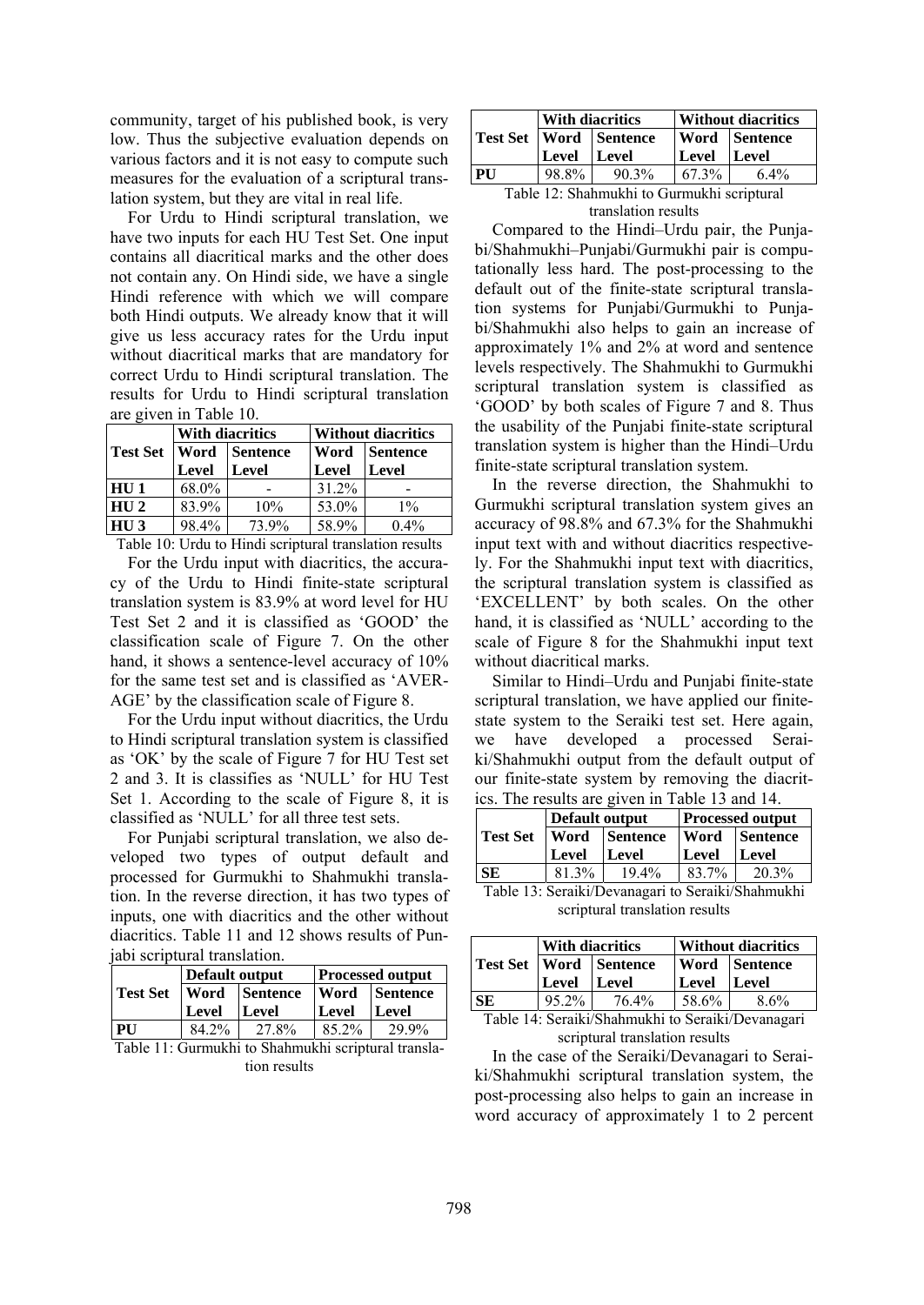both at the word and the sentence levels. The accuracy for both the default and the processed Seraiki/Shahmukhi outputs is also more than 80% at word level. The system is classified as 'GOOD' and 'GOOD ENOUGH' according to the scale of Figure 7 and 8 respectively.

The absence of diacritical marks in the Seraiki/Shahmukhi has a very bad effect on the accuracy of the finite-state scriptural translation system. The scriptural translation system is classified as 'NULL' for the Seraiki/Shahmukhi input text without diacritics.

### **7 Conclusion**

Finite-state methods are robust and efficient to implement scriptural translation rules in a very precise and compact manner.

The missing information and the diacritical marks in the source text proved to be very critical, crucial and important for achieving high and accurate results. The above results support our hypothesis that lack of important information in the source texts considerably lowers the quality of scriptural translation. They are crucial and their absence in the input texts decreases the performance considerably, from more than 80% to less than 60% at word level. Thus restoration of the missing information and the diacritical marks or reducing the effect of their absence on the scriptural translation is one of the major questions for further study and work.

In general, only word accuracy rates are reported. We have observed that only word accuracy rates may depict a good performance, but the performance of the same system at sentencelevel may be not very good. Therefore, subjective evaluations and usage of translation results in real life should also be considered while evaluating the translation quality.

#### **Acknowledgments**

This study is supported by Higher Education Commission (HEC), Government of Pakistan under its overseas PhD scholarship scheme. We are also thankful to Digital South Asian Library, University of Chicago for sharing Platts dictionary data (Platts, 1884).

### **References**

AbdulJaleel, N. and L. S. Larkey. 2003. Statistical Transliteration for English-Arabic Cross Language Information Retrieval. 12th international Conference on information and Knowledge Management (CIKM 03), New Orleans. 139-146.

- Al-Onaizan, Y. and K. Knight. 2002. Machine Transliteration of Names in Arabic Text. Workshop on Computational Approaches To Semitic Languages, the 40th Annual Meeting of the ACL, Philadelphia, Pennsylvania, 1-13.
- Arbabi, M., S. M. Fischthal, V. C. Cheng and E. Bart. 1994. Algorithms for Arabic Name Transliteration. *IBM J. Res. Dev.* 38(2): 183-193.
- Boitet, C. and F. X. Tchéou. 1990. On a Phonetic and Structural Encoding of Chinese Characters in Chinese texts. ROCLING III, Taipeh. 73-80.
- Fujii, A. and T. Ishikawa. 2001. Japanese/English Cross-Language Information Retrieval: exploration of query translation and transliteration. *Computers and the Humanities* 35(4): 389-420.
- Halpern, J. 2002. Lexicon-based Orthographic Disambiguation in CJK Intelligent Information Retrieval. 3rd workshop on Asian language resources and international standardization, the 19th International Conference on Computational Linguistics (COLING), Taipei, Taiwan. 1-7.
- Hieronymus, J. 1993. ASCII Phonetic Symbols for the World's Languages: Worldbet. AT&T Bell Laboratories.
- Jeong, K. S., S. H. Myaeng, J. S. Lee and K.-S. Choi. 1999. Automatic Identification and Backtransliteration of Foreign Words for Information Retrieval. *Information Processing and Management* 35: 523-540.
- Kang, B. and K. Choi. 2000. Automatic Transliteration and Back Transliteration by Decision Tree Learning. 2nd International Conference on Evaluation and Language Resources (ELRC), Athens.
- Kaplan, R. M. and M. Kay. 1994. Regular Models of Phonological Rule Systems. 20(3).
- Knight, K. and Y. Al-Onaizan. 1998. Translation with Finite-State Devices 3rd Conference of the Association for Machine Translation in the Americas on Machine Translation and the Information Soup (AMTA-98), Pennsylvania. 421-437.
- Lee, J. S. and K. S. Choi. 1998. English to Korean Statistical Transliteration for Information Retrieval. *Computer Processing of Oriental languages* 12(1): 17-37.
- Malik, M. G. A. 2005. Towards a Unicode Compatible Punjabi Character Set. 27th Internationalization and Unicode Conference, Berlin.
- Malik, M. G. A., L. Besacier, C. Boitet and P. Bhattacharyya. 2009. A Hybrid Model for Urdu Hindi Transliteration. Joint conference of the 47th Annual Meeting of the Association of Computational Linguistics and the 4th